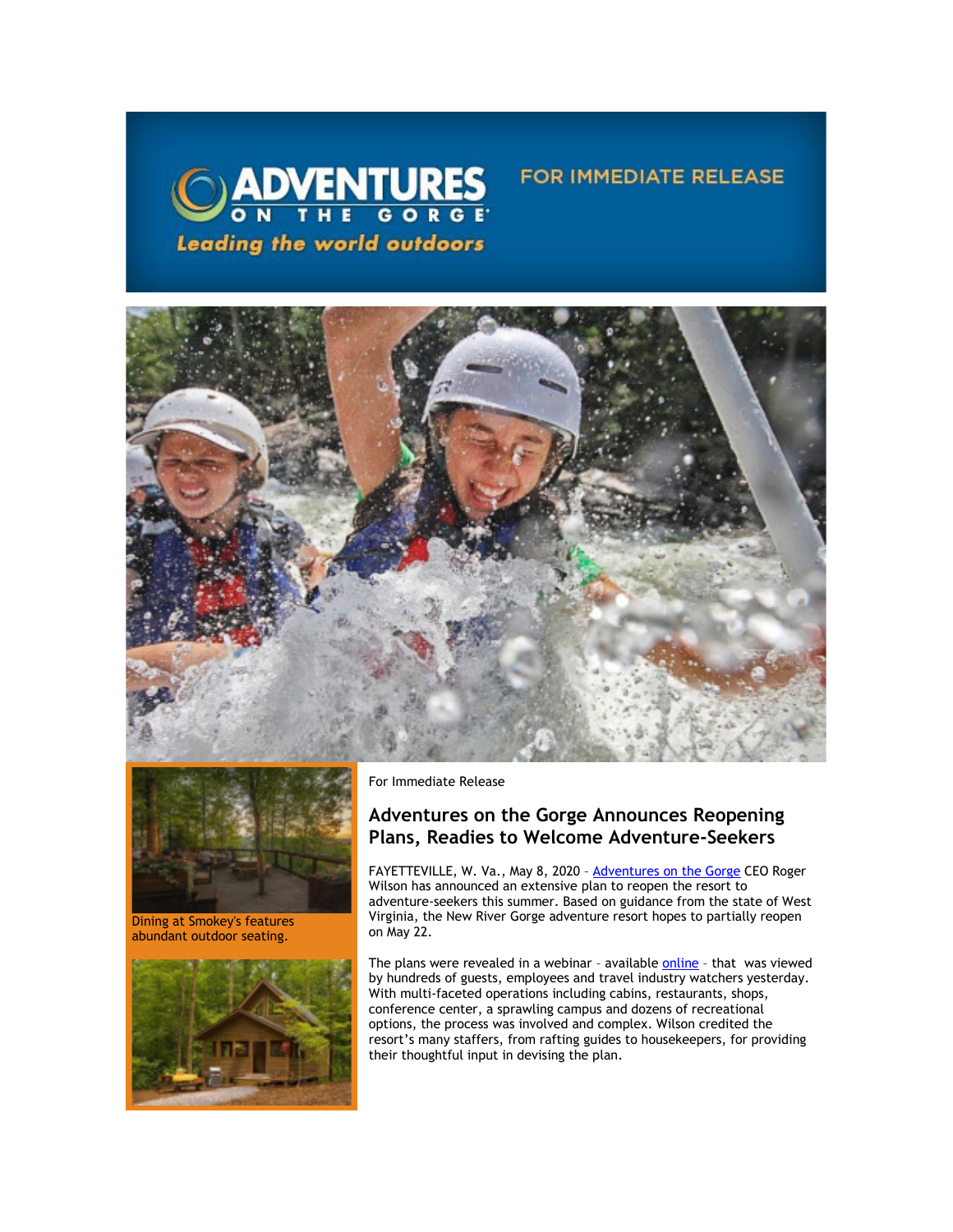Private accommodations -- many of them freestanding cabins -- are popular with couples, families and friends.



Inflatable kayaks are appropriate on the Upper New River and Glade Creek trips.

"As all of America learns how to navigate untraveled waters, that happens to be one thing we're already very good at," said Wilson in reference to the resort's decades of guided rafting experience. "Plus, we will be using lots of bleach."

Wilson noted that guests will be asked to complete a Centers for Disease Control (CDC) health questionnaire and guests who have experienced symptoms of COVID-19 or have been exposed to disease-stricken contacts will be asked to reschedule their trip.

Here are some additional highlights of the Adventures on the Gorge reopening plan:

### **Rafting**

Take the river rafting operations. With half-, full- and multi-day trips on the New and Gauley Rivers, the logistics of creating safe procedures for rafters are extensive. Here are some highlights:

The resort's popular and family-friendly Glade Creek rafting trip will be promoted, as adventurers paddle this relatively tame section of the New River in inflatable one- and two-person kayaks called "duckies," rather than in eight-passenger rafts.

The resort developed a new rafting adventure this summer with a focus on social distancing as well as maximum fun – th[e Summer Gauley](https://click.icptrack.com/icp/relay.php?r=13440961&msgid=453309&act=3SPQ&c=1378153&destination=https%3A%2F%2Fadventuresonthegorge.com%2Fadventures%2Fwhitewater-rafting%2Fsummer-gauley-loop-overnight%2F&cf=13608&v=4850d45587df31612fc20496dd2cce90cea3787d6dbc23d49d242d845627523b)  [Loop Overnight.](https://click.icptrack.com/icp/relay.php?r=13440961&msgid=453309&act=3SPQ&c=1378153&destination=https%3A%2F%2Fadventuresonthegorge.com%2Fadventures%2Fwhitewater-rafting%2Fsummer-gauley-loop-overnight%2F&cf=13608&v=4850d45587df31612fc20496dd2cce90cea3787d6dbc23d49d242d845627523b) Limited to just 24 whitewater rafters, the trip includes rafting one of the most exciting sections of the Gauley River multiple times, meals and riverside camping at the resort's Canyon Doors and Backender campgrounds.

Buses which typically take 52 rafters to the put-ins will now be limited to 24 passengers.

Buses will be washed and disinfected after every use.

Masks will be worn by everyone on buses and bus windows will be open

Passengers will be loaded from the backseat forward.

Rafters will be encouraged to complete online waivers before they arrive to minimize the need for paper and contact.

The safety talk, normally presented by raft guides enroute to putins, will now be presented by video in an open-air tent prior to boarding.

- Guests can choose to raft with their own small groups.
- · Guides will cover their faces with buffs on the river.

Keys and other personal items that are typically stowed together in a locked bucket will now be stowed in personal plastic bags to minimize exposure.

## **Other highlights**

Staff will check temperatures and symptoms daily and wear masks and gloves.

Cabins will be saturated with a hydrogen peroxide product disseminated by foggers followed by thorough cleanings with bleach and other disinfectants.

· Indoor seating at Smokey's, the resort's spacious main restaurant and the only restaurant to be opened this season, will be half of the